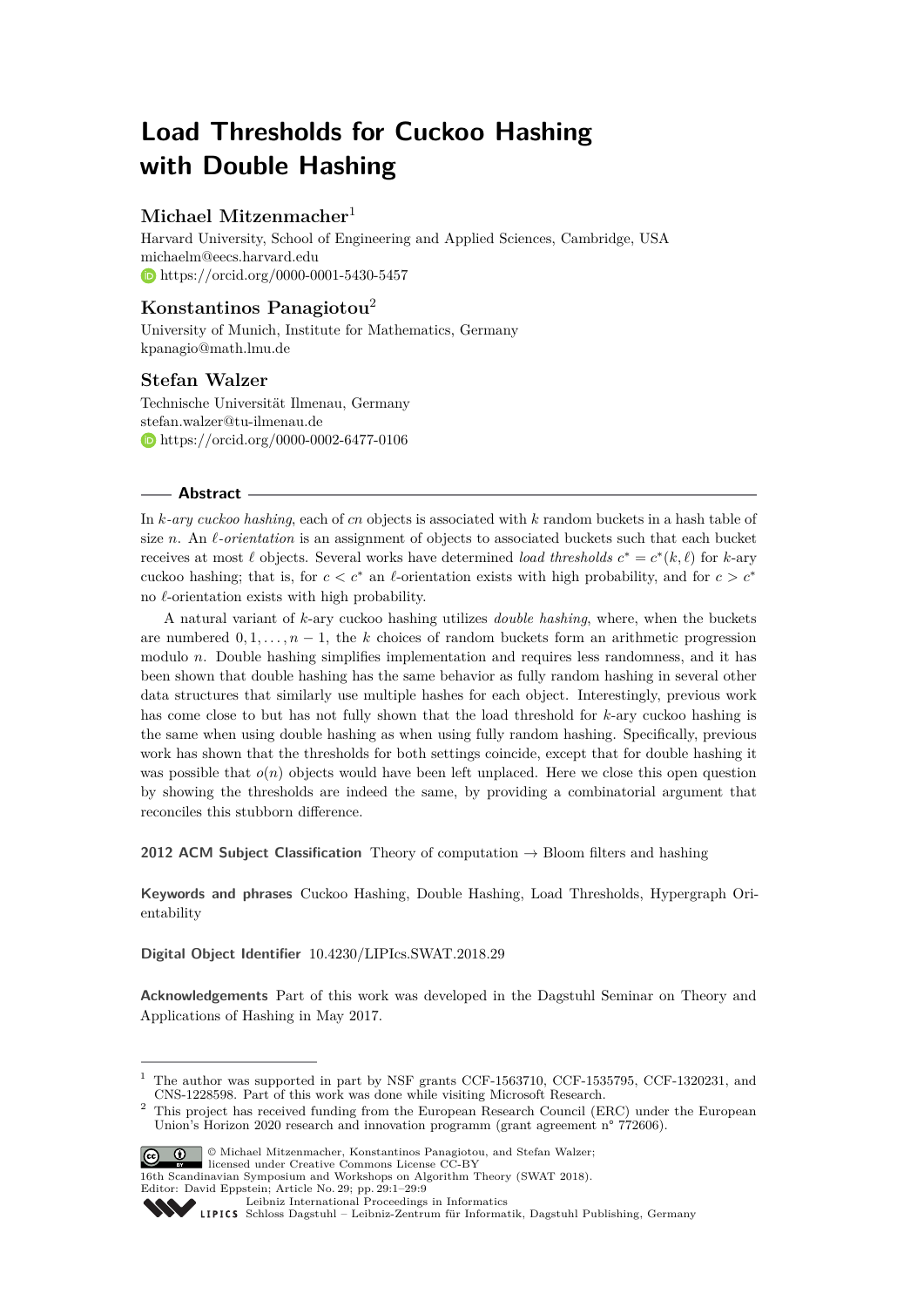#### **29:2 Cuckoo Thresholds for Double Hashing**

# **1 Introduction**

## **1.1 The Threshold Question**

Cuckoo hashing, introduced by Pagh and Rodler [\[13\]](#page-8-1) and generalized in many subsequent works (see e.g. [\[1,](#page-7-0) [2\]](#page-7-1), and [\[9\]](#page-7-2) for additional background and references), has proven useful both as a theoretical building block and in practical systems. In *k-ary cuckoo hashing*, each of *cn* objects is associated with  $k$  random buckets in a hash table of size  $n$ . An  $\ell$ -orientation is an assignment of objects to associated buckets such that each bucket receives at most  $\ell$ objects. Several works have determined *load thresholds*  $c^* = c^*(k, \ell)$  for *k*-ary cuckoo hashing; that is, for  $c < c^*$  an  $\ell$ -orientation exists with high probability, and for  $c > c^*$  no  $\ell$ -orientation exists with high probability. Beyond their theoretical interest, these load thresholds are important for designing systems that use cuckoo hashing, as they provide an accurate guide to what loads can be achieved in practical settings.

A natural variant of *k*-ary cuckoo hashing utilizes *double hashing*. Double hashing originally appeared in the context of open-address hash tables, where an object *j* would be placed by successively trying to find an open bucket at locations  $h(i, j) = (h_1(j) +$  $ih_2(j)$  mod |*T*| for  $i = 0, 1, \ldots$ , where here |*T*| represents the table size and  $h_1$  and  $h_2$ are two independently selected hash functions. In the context of cuckoo hashing when the buckets are numbered  $0, 1, \ldots, n-1$ , the *k* choices of random buckets are of the form  $h(i, j) = (h_1(j) + ih_2(j)) \text{ mod } n$  for  $i = 0, \ldots, k-1$ , so that the choices form an arithmetic progression modulo *n*.

Double hashing both simplifies implementation and requires less randomness. Moreover, a classical result in the theory of open-address hash tables is that double hashing yields asymptotically the same cost for an unsuccessful search as using full randomness [\[8\]](#page-7-3), showing that there is negligible performance cost in using double hashing. This type of result, that using double hashing does not change the performance, has since been shown for other hashing-based data structures using several choices, such as Bloom filters [\[4\]](#page-7-4) and balanced allocation hash tables [\[10,](#page-8-2) [11\]](#page-8-3). We therefore expect that the load thresholds for cuckoo hashing would be the same using double hashing as when using full randomness. Indeed, as we describe in more detail below, previous work has *almost* shown that the thresholds are the same, but completing the argument has proven stubbornly elusive. Here we complete the proof through a suitable combinatorial argument.

## **1.2 Terminology**

In the rest of the paper, we make use of the following terminology.

**Fully random graph.** Let  $H_{n,cn}^k$  be a *k*-uniform random hypergraph with vertex set  $\mathbb{Z}_n$ and *cn* edges or something "morally equivalent". Specifically, for our purposes it is often convenient to have perfect independence of edges, each edge *e* being picked as  $e = \{x_1, \ldots, x_k\}$ where  $x_1, \ldots, x_k$  are chosen independently and uniformly from  $\mathbb{Z}_n$ . Note that this may result in some edges of size less than  $k$ , as well as duplicate edges. These deviations do not change the threshold, as is known via standard arguments.

**Double-Hashing graph.** Similarly,  $D_{n,cn}^k$  is also a random hypergraph with vertex set  $\mathbb{Z}_n$ , but the *cn* edges must be *k*-term arithmetic progressions. More precisely, each edge *e* is independently sampled as  $e = \{a + ib \mod n \mid 0 \le i < k\}$  for  $a \in \mathbb{Z}_n$  and  $1 \le b < n/2$  chosen independently and uniformly at random. If *n* is prime then each edge has size *k* and, for convenience, we assume this to be the case.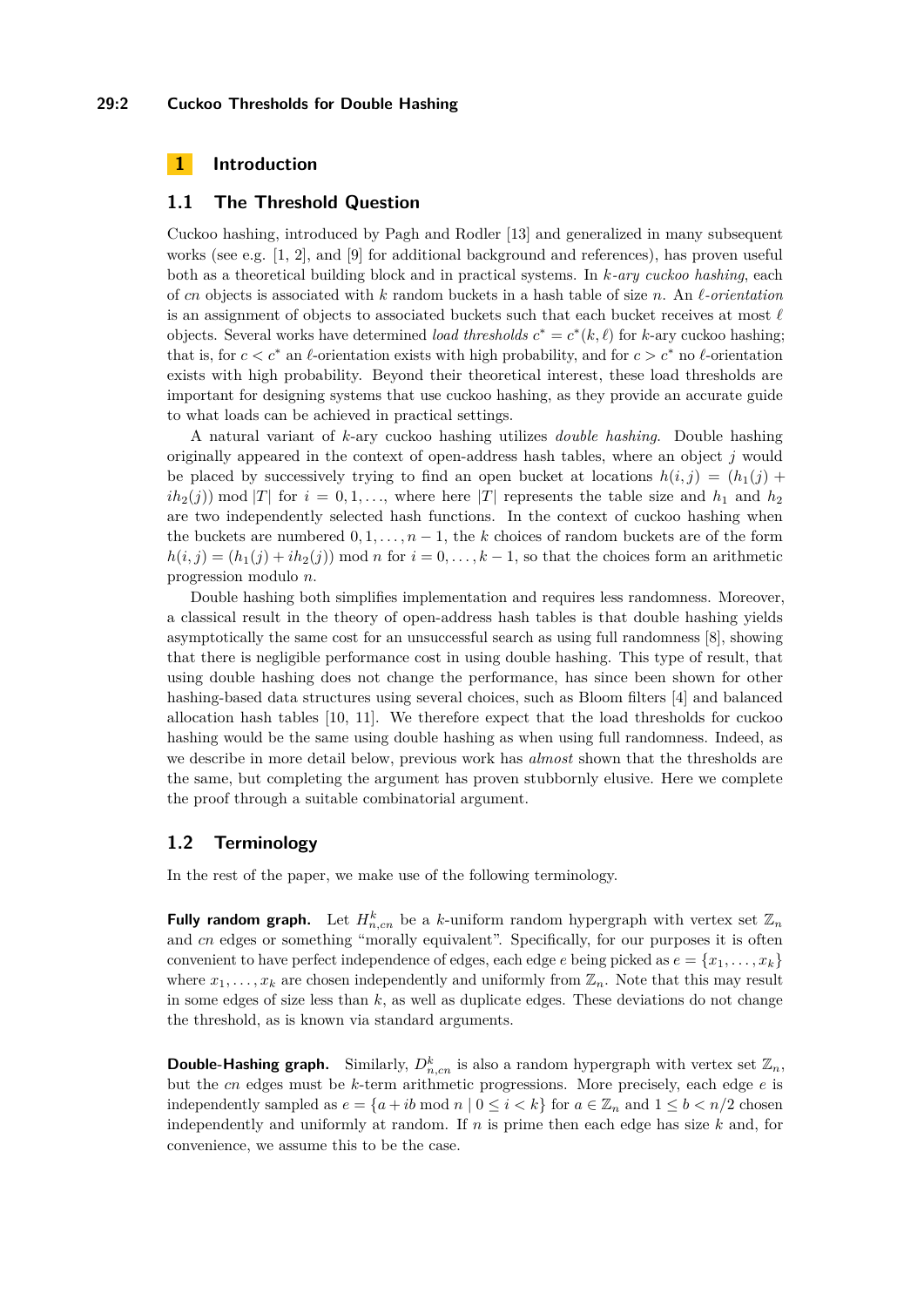<span id="page-2-1"></span>

**Figure 1** Two out of three steps for [Theorem 1](#page-2-0) are already known.

**Orientability.** A hypergraph  $H = (V, E)$  is (perfectly) *l*-orientable if there is function *f* : *E* → *V* mapping each edge  $e \in E$  to an incident vertex  $f(e) \in e$  such that each vertex *v* is the image of at most  $\ell$  edges. For  $d \in \mathbb{N}$  we say  $H = (V, E)$  is *d-almost*  $\ell$ *-orientable* if there is  $E' \subseteq E$  of size  $|E'| = |E| - d$  such that  $H' = (V, E')$  is  $\ell$ -orientable.

**Orientability threshold.** A family  $(H_n)_{n \in \mathbb{N}}$  of random hypergraphs depending on a parameter *c* has an  $\ell$ -orientability threshold  $c^* \geq 0$  if for  $c < c^*$ ,  $H_n$  is  $\ell$ -orientable whp ("with high probability", i.e. with probability  $1 - o_{n \to \infty}(1)$  and for  $c > c^*$ ,  $H_n$  is *not*  $\ell$ -orientable whp. Similarly we can define *d*-almost *l*-orientability thresholds; we may even allow for *d* to be a function of *n*.

# **2 Outline of the Argument**

<span id="page-2-0"></span>Our goal is to prove the following theorem.

▶ **Theorem 1.** For any fixed constants  $k \geq 3, l \geq 1$ , the *l*-orientability threshold for  $(H_{n,cn}^k)_{n \in \mathbb{N}}$  and the  $\ell$ -orientability threshold for  $(D_{n,cn}^k)_{n \in \mathbb{N}}$  coincide.

We review what is known about double hashing in the context of cuckoo hashing, to explain what remains left to show (see [Figure 1\)](#page-2-1). Leconte [\[6\]](#page-7-5) showed that the families  $(H_{n,cn}^k)_{n\in\mathbb{N}}$ and  $(D_{n,m}^k)_{n\in\mathbb{N}}$  have the same Galton-Watson Tree as random weak limit. Lelarge [\[7\]](#page-7-6) showed that the threshold for  $o(n)$ -almost  $\ell$ -orientability of a graph family only depends on the random weak limit of the family. It is fairly easy to reconcile the  $\ell$ -orientability and the *o*(*n*)-almost *ℓ*-orientability for  $(H_{n,cn}^k)_{n \in \mathbb{N}}$  (see [\[7\]](#page-7-6)), showing that the thresholds are the same for that family. In order to establish [Theorem 1](#page-2-0) all we need to prove is an analogous result for  $D_{n,cn}^k$ , which is done in the following proposition. Note that  $\ell$ -orientability trivially implies  $o(n)$ -almost  $\ell$ -orientability, so only the non-trivial direction is given.

<span id="page-2-2"></span>▶ **Proposition 1.** Let  $k \geq 3$  and  $\ell \geq 1$  be fixed constants. Let  $c^*$  be the  $o(n)$ -almost *l*-orientability threshold for  $(D_{n,cn}^k)_{n \in \mathbb{N}}$ . Then for any  $c < c^*$ ,  $D_{n,cn}^k$  is  $\ell$ -orientable whp.

The proof uses two lemmas that are proved in [Sections 3](#page-3-0) and [4.](#page-6-0) To understand them, we need another concept. In the context of discussing  $\ell$ -orientability of a hypergraph  $H = (V, E)$ , we call  $V' \subseteq V$  a *Hall-witness* if the set  $E(V')$  of edges induced by V' has size  $|E(V')| > \ell \cdot |V'|$ . By Hall's Theorem (restated in [Section 4\)](#page-6-0),  $H$  is  $\ell$ -orientable if and only if no Hall-witness exists.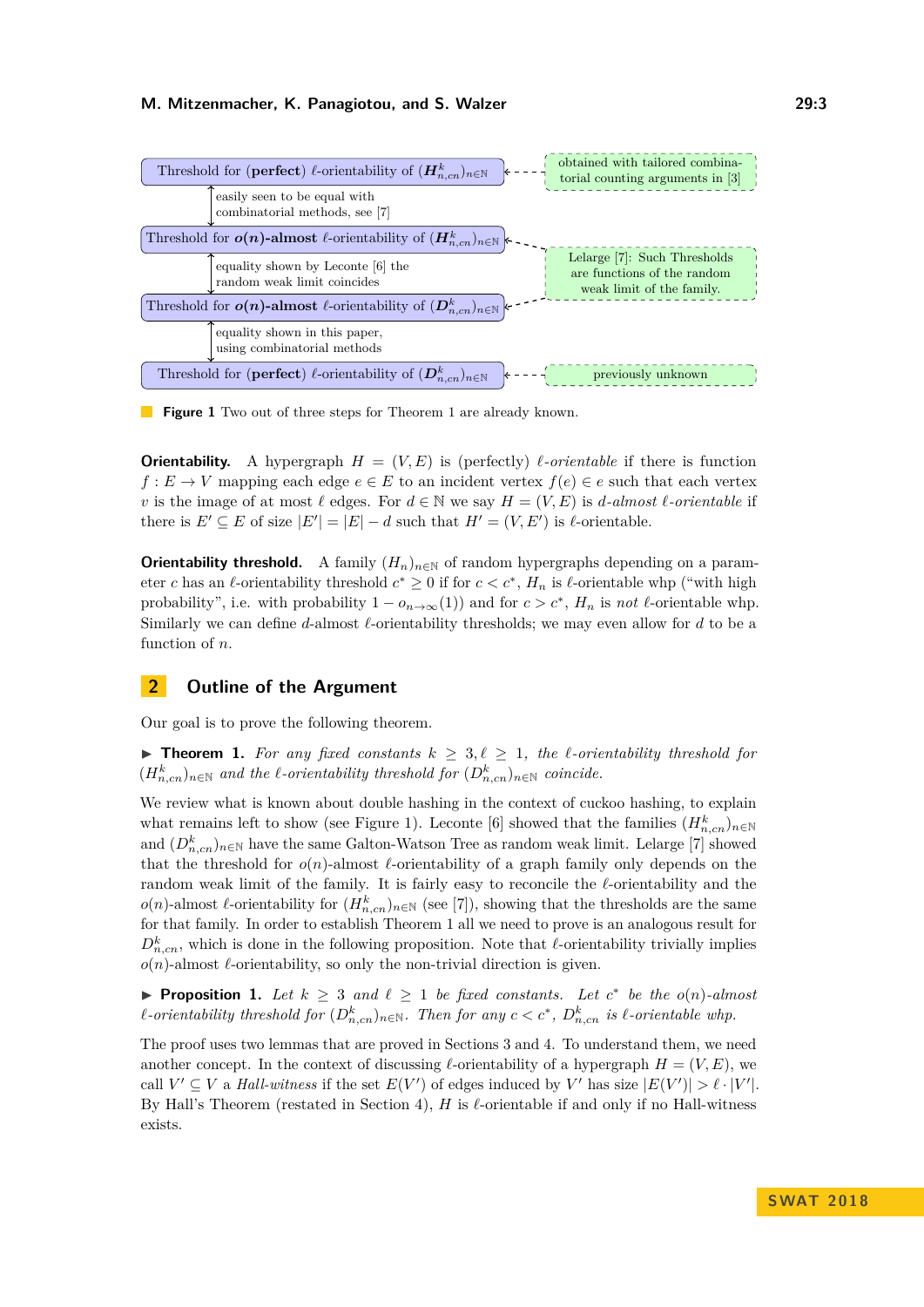#### **29:4 Cuckoo Thresholds for Double Hashing**

The lemmas we utilize are as follows:

<span id="page-3-1"></span>**► Lemma 2.** Let  $k > 3$ ,  $\ell > 1$  and  $c > 0$  be fixed constants. Then there exists a constant  $\delta > 0$  *such that, whp, no Hall-witness of size less than*  $\delta n$  *exists for*  $D_{n,cn}^k$ .

<span id="page-3-2"></span>**► Lemma 3.** *If*  $H = (V, E)$  *is d*-almost  $\ell$ -orientable and  $e \in E$  *is contained in some minimal Hall-witness, then*  $H^{(e)} = (V, E - \{e\})$  *is*  $(d-1)$ *-almost*  $\ell$ *-orientable.* 

Given these lemmas, we prove [Proposition 1,](#page-2-2) following [\[7\]](#page-7-6).

**Proof of [Proposition 1.](#page-2-2)** Let  $c = c^* - \varepsilon$  for some  $\varepsilon > 0$ . We may sample  $D_{n,cn}^k$  by first sampling  $D_{n,c'n}^k$  for  $c' = c^* - \varepsilon/2$  and then removing  $\varepsilon n/2$  edges. More precisely, we set  $D^{(0)} := D_{n,c'n}^k$  and obtain  $D^{(i+1)}$  from  $D^{(i)}$  by removing an edge uniformly at random for  $0 \leq i < \varepsilon n/2$ . Then  $D^{(\varepsilon n/2)}$  is distributed as  $D_{n,\text{cn}}^k$ .

For  $0 \leq i \leq \varepsilon n/2$ , let  $d_i$  be the smallest  $d$  such that  $D^{(i)}$  is  $d$ -almost  $\ell$ -orientable. By choice of  $c^*$  we have  $d_0 = o(n)$  whp. We take  $\delta$  from Lemma [2](#page-3-1) and condition on the high probability event that any Hall-witness of  $D^{(0)}$  has size at least  $\delta n$ . Of course, the same bound applies to Hall-witnesses of the subgraphs  $D^{(i)}$  with  $i > 1$ .

Let *i* be an index with  $d_i > 0$ . Then  $D^{(i)}$  is not  $\ell$ -orientable and a minimal Hall-witness exists. Its size is at least  $\delta n$ , and it induces at least  $\delta \ell n + 1$  edges. In particular, the probability that a random edge of  $D^{(i)}$  is contained in this minimal Hall-witness is at least  $\frac{\delta \ell n+1}{c'n} \geq \delta \ell/c' = \Theta(1)$ . If such an edge is chosen for removal, then by Lemma [3](#page-3-2) we have  $d_{i+1} = d_i - 1$ . Until we reach  $D^{(\varepsilon n/2)}$ , there are  $\varepsilon n/2 = \Theta(n)$  opportunities to reduce the *d*value by 1, and each opportunity is realized with probability  $\Theta(1)$ . Since the initial gap is  $o(n)$ , the probability that we have  $d_{\epsilon n/2} > 0$  is  $Pr[X < o(n)]$  where  $X \sim Bin(\Theta(n), \Theta(1))$ . Simple concentration bounds on binomial random variables prove that this is an *o*(1)-probability event, so we have  $d_{\varepsilon n/2} = 0$  whp. Thus  $D^{(\varepsilon n/2)} = D^k_{n,cn}$  is (perfectly)  $\ell$ -orientable whp as  $\blacksquare$ desired.

## <span id="page-3-0"></span>**3 No small Hall-witness exists**

In this section, we prove Lemma [2.](#page-3-1) We argue first that it is enough to prove the statement in the case  $k = 3$  and  $\ell = 1$ . Indeed, if  $D_{n,cn}^k$  contains no  $V' \subseteq V$  inducing more than  $|V'|$  edges, then certainly no such V' induces more than  $\ell |V'|$  edges. Moreover, let us write  $e = \{a_e + ib_e : 0 \leq i \leq k\}$  for an edge *e* of  $D_{n,cn}^k$ . We project each edge *e* in  $D_{n,cn}^k$  to  $e' = \{a_e + ib_e : 0 \leq i < 3\}$ ; then the resulting 3-uniform hypergraph is distributed like  $D_{n,cn}^3$ , and each  $V' \subseteq V$  induces at least as many edges as in  $D_{n,cn}^k$ . It therefore suffices to show the unlikeliness of certain Hall witnesses in the case of  $k = 3$ ,  $\ell = 1$ , and fixed  $c \in \mathbb{R}^+$ .

We introduce the notion of an  $(s, t)$ -set, a set of size s that contains precisely t arithmetic triples for some  $3 \leq s \leq n$  and  $1 \leq t \leq {s \choose 2}$ . More specifically, a subset *S* of  $[0, n-1]$  contains some number of arithmetic triples modulo *n*, which unfortunately does not depend solely on the size of the subset *S*, and we therefore parametrize the number of triples with an additional variable *t*. Our plan is to use first moment methods and bound the sum:

$$
\sum_{(s,t)} Q_{s,t} p_{s,t}
$$

where  $Q_{s,t}$  is the number of  $(s,t)$ -sets that could be minimal Hall-witnesses, and  $p_{s,t}$  is an upper bound on the probability that an  $(s, t)$ -set actually is a minimal Hall-witness in  $D_{n,cn}^3$ .

We separately deal with the following ranges of the parameters *s* and *t*.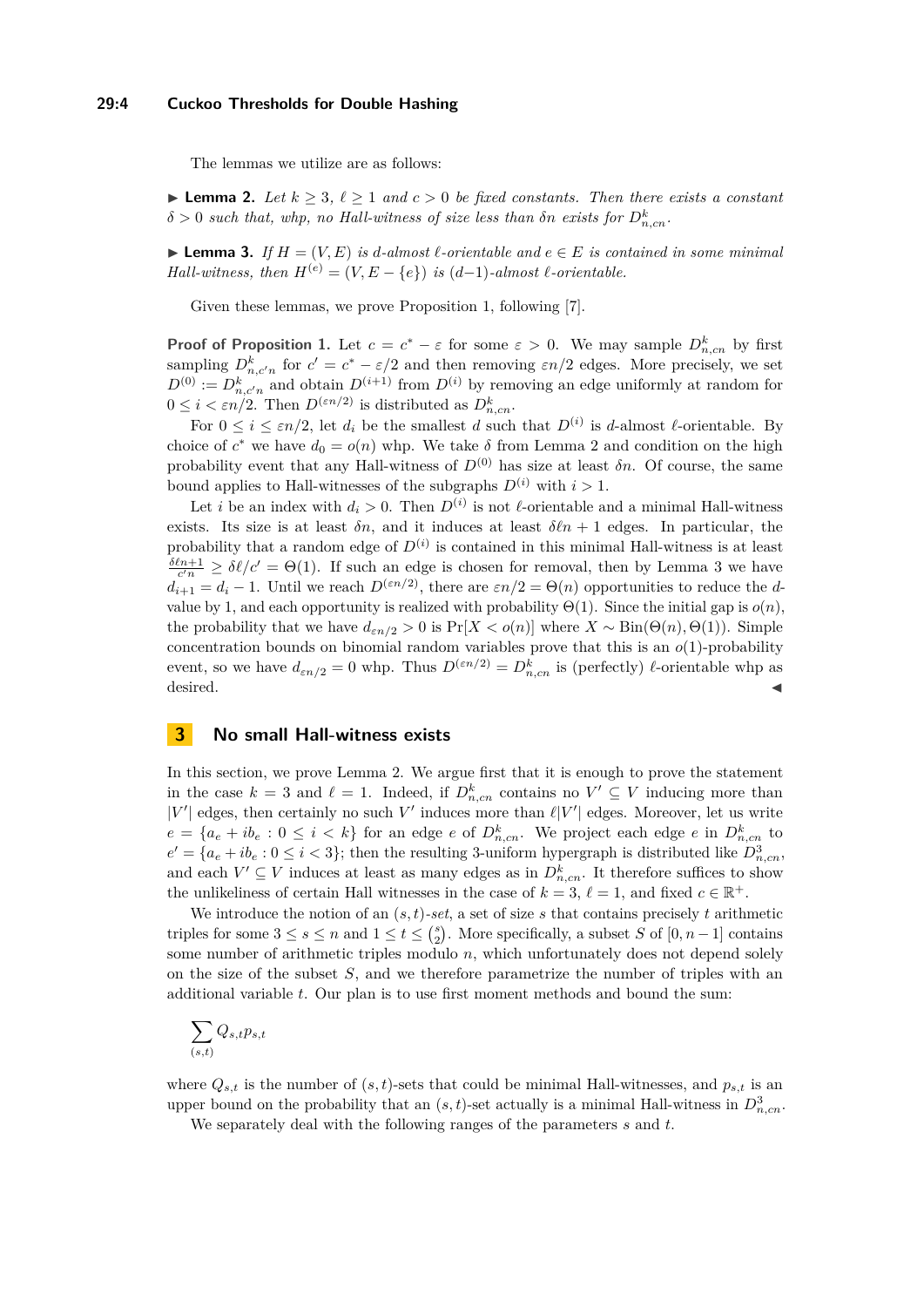#### **M. Mitzenmacher, K. Panagiotou, and S. Walzer 29:5**

- **Case 1: Small** *s***.** If  $s = o(n^{1/2})$  we exploit that  $\sum_{t} Q_{s,t}$  is sufficiently small by direct counting.
- **Case 2: Medium** *s***, small-ish** *t***. For**  $s = \omega(n^{2/5})$  **and**  $t \le \frac{s^2}{4ce^2}$ **, the probability**  $t/(n/2) \approx \frac{2t}{n^2}$ that random edges are contained in such an (*s, t*)-set is small enough to find a good bound on  $p_{s,t}$ .
- **Case 3: Medium** *s*, large *t*. For  $\delta n \ge s = \omega(n^{2/5})$  (for a small  $\delta$  chosen later) and  $t > \frac{s^2}{4c\epsilon}$ 4*ce*<sup>2</sup> it turns out that *t* far exceeds the number of arithmetic triples that would be expected from a random set of size *s*. A concentration bound by Warnke [\[14\]](#page-8-4) then gives a useful bound on  $Q_{s,t}$ .

We deal with these three cases below. We use the following simple bounds on  $p_{s,t}$ . As we are working in the setting where  $\ell = 1$ , for a set of size s to be a minimal Hall-witness, there must be at least  $s + 1$  edges whose elements are in the set. We therefore find:

$$
p_{s,t} \le \left(\frac{t}{\binom{n}{2}}\right)^{s+1} \binom{cn}{s+1} \le \left(\frac{2t}{n^2}\right)^{s+1} \left(\frac{cne}{s}\right)^{s+1} = \left(\frac{2cet}{sn}\right)^{s+1} \tag{1}
$$

<span id="page-4-1"></span><span id="page-4-0"></span>
$$
\leq \left(\frac{ces}{n}\right)^{s+1}.\tag{2}
$$

The bound is derived by taking the probability that for a set of  $s + 1$  edges, each edge turns out to be one of the *t* arithmetic triples contained in *S*. This is multiplied with the number of ways to choose  $s + 1$  out of the *cn* edges of  $D_{n,cn}^3$ . For the second line we used the trivial bound  $t \leq {s \choose 2} \leq \frac{s^2}{2}$  $\frac{s}{2}$ .

**Case 1:**  $s = o(\sqrt{n})$ . Assume  $S \subseteq \mathbb{Z}_n$  is a minimal Hall-witness for  $D^3_{n,cn}$  inducing a set *P* of edges (with  $|P| > 3|S|$ ). As a hypergraph,  $(S, P)$  is spanning, i.e. each vertex is contained in an edge, otherwise the isolated vertex can be removed for a smaller Hall-witness. Also,  $(S, P)$  is connected, i.e. for any  $x, y \in S$  there is a sequence  $e_1, \ldots, e_i \in P$  with  $x \in e_1, y \in e_j$ and  $e_i \cap e_{i+1} \neq \emptyset$  for  $1 \leq i < j$ ). Otherwise, at least one connected component forms a smaller Hall-witness.

So for fixed *s*, we can count all  $(s, t)$ -sets (with arbitrary *t*) that might be minimal Hall-witnesses by counting vertex sets that can support connected spanning hypergraphs. We do this by counting *annotated depth-first-search-runs* (dfs-runs), associated with such  $(s, t)$ -sets, in the following way. A dfs-run through *S* starts at a root vertex  $r \in S$  and puts it on the *stack*, whose topmost element is referred to as top. Then a sequence of steps follow, each of which either removes top from the stack (backtrack) or finds new vertices in *S* that are then put on the stack. More precisely, new vertices are found by specifying an arithmetic triple that is contained in *S* and involves top. The two vertices other than top may either both be new (find<sub>2</sub>) or only one vertex is new, and a third vertex  $v$  was already found in a previous step (find<sub>1</sub>). The following data about the dfs-run is needed to reconstruct  $S$ from it:

- $\blacksquare$  The root vertex *r*. There are *n* possibilities.
- The type of each step, which can be backtrack, find<sub>1</sub> or find<sub>2</sub>. Since there are at most 2*s*  $\mathbf{r}$ steps, there are at most  $3^{2s}$  possibilities in total.
- For each step of type find<sub>1</sub>, the vertex  $v$  that was previously found and that together with  $\sim$ top and the new vertex forms an arithmetic triple. There are less than *s* possibilities. In addition we need the position of top and *v* in the arithmetic triple (essentially four possibilities). The newly discovered vertex can then be computed from top and *v*.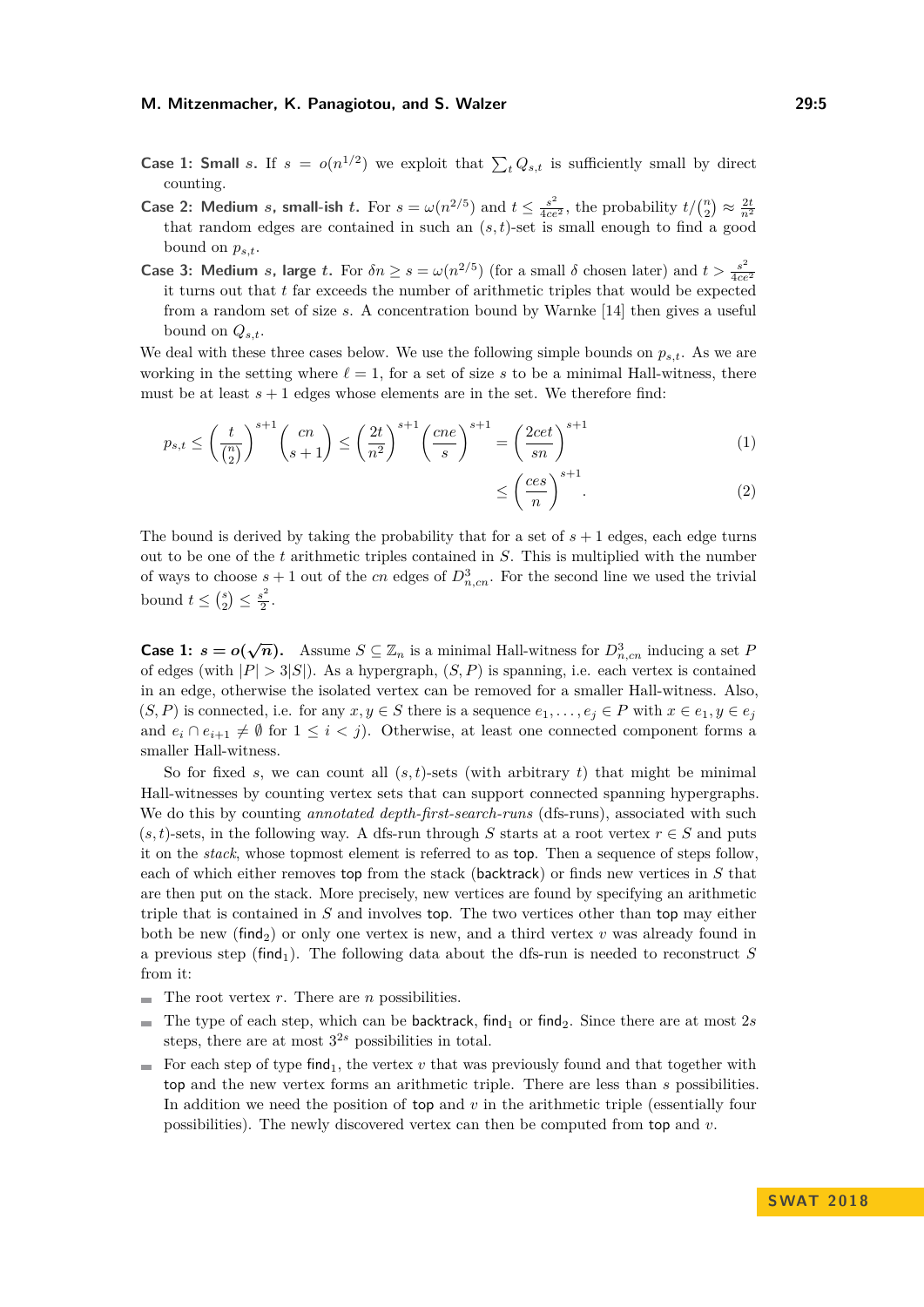## **29:6 Cuckoo Thresholds for Double Hashing**

For each step of type find<sub>2</sub>, the difference between adjacent elements of the arithmetic triple – there are  $n/2$  possibilities. Also, the position of top in that triple – there are 3 possibilities.

If  $f_1$  and  $f_2$  count the number of times the steps find<sub>1</sub> and find<sub>2</sub> are used in the dfs-run through *S* of size *s*, then we have  $f_1 + 2f_2 = s - 1$ . For  $s = o(\sqrt{n})$ , the find<sub>2</sub>-steps yield a significantly higher number of possibilities per found vertex compared to find<sub>1</sub>-steps, so we compute:

$$
\sum_{t} Q_{s,t} \leq n \cdot 3^{2s} \cdot (4s)^{f_1} (3n/2)^{f_2} \leq n \cdot 3^{2s} \cdot (3n/2)^{(s-1)/2} \leq c_1^s n^{(s+1)/2}
$$

where  $c_1$  is a constant. Using [Equation \(2\)](#page-4-0) we get:

$$
\sum_{s=3}^{o(\sqrt{n})} \sum_{t} Q_{s,t} p_{s,t} \le \sum_{s=3}^{o(\sqrt{n})} (\sum_{t} Q_{s,t}) (\max_t p_{s,t})
$$
  

$$
\le \sum_{s=3}^{o(\sqrt{n})} c_1^s n^{(s+1)/2} \left(\frac{ces}{n}\right)^{s+1} \le \sum_{s=3}^{o(\sqrt{n})} \left(\frac{c_2 s}{\sqrt{n}}\right)^{s+1}
$$

for a new constant  $c_2$ . Since each term in the sum is  $O(n^{-2})$  and since there are  $o(n^{1/2})$ terms, the sum is clearly  $o(n^{-3/2}) = o(1)$ , closing this case.

**Case 2:**  $s = \omega(n^{2/5})$  and  $t \le \frac{s^2}{4ce^2}$ . Combining the trivial bound of  $Q_{s,t} \le {n \choose s}$ , [Equa](#page-4-1)[tion \(1\),](#page-4-1) and our assumption on *t* we obtain:

$$
Q_{s,t} \cdot p_{s,t} \le \binom{n}{s} \cdot \left(\frac{2cet}{sn}\right)^{s+1} \le \left(\frac{ne}{s}\right)^s \cdot \left(\frac{s}{2ne}\right)^{s+1} \le \left(\frac{1}{2}\right)^s.
$$

This is clearly  $o(1)$ , even after summing over all  $O(n)$  admissible choices for *s* and all  $O(n^2)$ choices for *t*.

**Case 3:**  $\omega(n^{2/5}) \le s \le \delta n$  and  $t > \frac{s^2}{4ce^2}$ . A random set  $S \subseteq \mathbb{Z}_n$  of size s in this range behaves very much like a random set  $\widetilde{T}$  that is obtained by picking each element of  $\mathbb{Z}_n$ independently with probability  $p = \frac{s}{n}$ . Let *X* be the number of arithmetic triples in *T*. We have  $\mu := \mathbb{E}[X] = \binom{n}{2} p^3 \le \frac{s^3}{2n}$  $\frac{s^3}{2n}$ . In particular, the case  $X > \frac{s^2}{4ce^2}$  is very rare if  $s < \delta n$  for sufficiently small  $\delta$ . We can therefore expect the number  $Q_{s,t}$  to be significantly less than  $\binom{n}{s}$ . Formally we write:

$$
Q_{s,t} \leq \binom{n}{s} \Pr[S \text{ contains } t \text{ a.p.}] = \binom{n}{s} \Pr[X = t \mid |T| = s] \leq \binom{n}{s} \Pr[X = t] O(\sqrt{n})
$$

where  $O(\sqrt{n})$  is the inverse of the probability of the event  $|T| = s$ . Using Theorem 1 from [\[14\]](#page-8-4) with  $k = 3$ ,  $p = s/n$ , we get positive constants  $b, B > 0$  such that for sufficiently large *n* 

$$
\Pr[X = t] \le \Pr[X \ge (1 + \frac{t - \mu}{\mu})\mu] \stackrel{[14]}{\le} e^{-b\sqrt{\frac{t - \mu}{\mu}}\sqrt{\mu}\log(1/p)}
$$

Using our bound on *t* and assuming  $\delta \leq \frac{1}{4ce^2}$  we can bound the negated exponent by:

$$
b\sqrt{t-\mu}\log(\tfrac{1}{p})\geq b\sqrt{\tfrac{s^2}{4ce^2}-\tfrac{s^3}{2n}}\log(\tfrac{1}{\delta})\geq bs\sqrt{\tfrac{1}{4ce^2}-\tfrac{\delta}{2}}\log(\tfrac{1}{\delta})\geq bs\sqrt{\tfrac{1}{8ce^2}}\log(\tfrac{1}{\delta})=sc_3\log(\tfrac{1}{\delta})
$$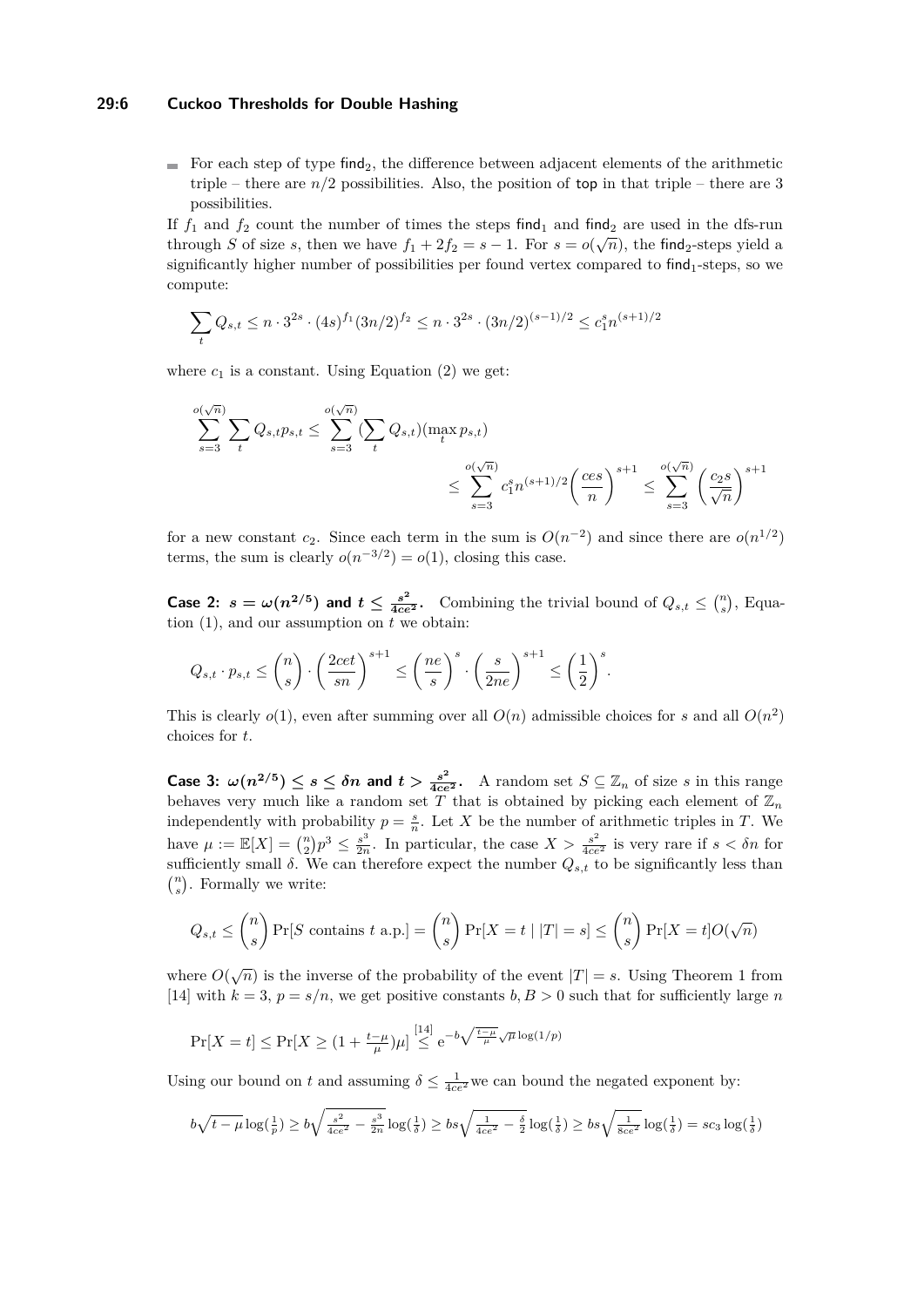#### **M. Mitzenmacher, K. Panagiotou, and S. Walzer 29:7**

for some constant  $c_3 > 0$  which yields  $Pr[X = t] \leq (\delta^{c_3})^s$ . Combining this with [Equation \(2\),](#page-4-0) this time assuming  $\delta^{c_3} \leq \frac{1}{2ce^2}$ , we can write

$$
Q_{s,t} \cdot p_{s,t} \leq {n \choose s} \Pr[X = t] O(\sqrt{n}) \cdot p_{s,t} \leq \left(\frac{ne}{s}\right)^s (\delta^{c_3})^s O(\sqrt{n}) \left(\frac{ces}{n}\right)^{s+1}
$$
  

$$
\leq O(\sqrt{n}) \left(ce^2 \delta^{c_3}\right)^s \leq O(\sqrt{n}) \cdot 2^{-s}
$$

which is  $o(1)$ , even when summing over all  $\Theta(n)$  admissible values *s* and all  $\Theta(n^2)$  admissible values for *t*.

## <span id="page-6-0"></span>**4 The significance of Hall-witnesses**

To understand how Hall's Theorem relates to our situation, we view a hypergraph  $H = (V, E)$ as a bipartite graph with *E* on the "left", *V* on the "right" and a connection between  $e \in E$ and  $v \in V$  iff  $v \in e$ . We care about generalized  $(1, \ell)$ -matchings in this *incidence graph* of *H*, i.e. sets  $M \subseteq E \times V$  such that any  $e \in E$  has degree at most 1 in *M* and any  $v \in V$  has degree at most  $\ell$  in *M*. An  $\ell$ -orientation *f* of *H*, viewed as a set of pairs  $f \subseteq E \times V$ , is then precisely an *edge-perfect*  $(1, \ell)$ -matching (each  $e \in E$  has degree precisely 1). We call the corresponding notion of a vertex-perfect  $(1, \ell)$ -matching (each  $v \in V$  has degree  $\ell$  in *M*) and *`*-*saturation*.

In this setting, Hall's Theorem is easily generalized to the following, where we use  $N(X)$ to denote the direct neighbors of *X* in the incidence graph (note that  $X \subseteq V$  and  $X \subseteq E$ are both allowed) and  $E(V')$  to denote the set of edges contained in  $V' \subseteq V$ .

#### <span id="page-6-1"></span>▶ Theorem 4 (Hall's Theorem).

- (i) *H* has an  $\ell$ -orientation  $\Leftrightarrow \#E' \subseteq E$  with  $\ell |N(E')| < |E'|$ 
	- $\Leftrightarrow \nexists V' \subseteq V \text{ with } \ell|V'| < |E(V')| \Leftrightarrow: No\ \text{Hall-witness exists.}$
- (ii) *H* has an  $\ell$ -saturation  $\Leftrightarrow \nexists V' \subseteq V$  with  $|N(V')| < \ell |V'|$ .

We are now ready to prove Lemma [3.](#page-3-2)

**Proof of Lemma [3.](#page-3-2)** Let  $H = (V, E)$  be a non- $\ell$ -orientable hypergraph and  $S \subseteq V$  be a minimal Hall-witness to this fact. Consider  $H_S = (S, E(S))$ , the sub-hypergraph of *H* induced by *S*. Within  $H_S$  we have  $|N_{H_S}(S')| > \ell |S'|$  for any  $\emptyset \neq S' \subseteq S$ , as otherwise, i.e. assuming  $|N_{H_S}(S')| \leq \ell |S'|$ , we have

$$
|E(S - S')| = |E(S) - N_{H_S}(S')| = |E(S)| - |N_{H_S}(S')| > \ell|S| - \ell|S'| = \ell|S - S'|
$$

which would make  $S - S'$  a smaller Hall-witness than  $S$ , contradicting minimality.

This means for  $H_S^{(e)}$  $S^{(e)}$  := (*S*, *E*(*S*) − {*e*}) we have (replacing ">" with "≥")  $|N_{H_S^{(e)}}(S')|$  ≥  $\ell |S'|$  for any *S*<sup> $\ell$ </sup> ⊆ *S* (the claim is trivial for *S*<sup> $\ell$ </sup> = ∅). By [Theorem 4\(](#page-6-1)ii),  $H_S^{(e)}$  $S^{(e)}$  has an  $\ell$ -saturation  $M_S^{(e)}$ *S* .

Now if *H* is *d*-almost  $\ell$ -orientable and  $M \subseteq E \times V$  is a corresponding  $(1, \ell)$ -matching of size  $|E|-d$ , our task is to obtain a  $(1, \ell)$ -matching  $M'$  with  $|M| = |M'|$  in  $H^{(e)} = (V, E - \{e\})$ where an edge  $e \in E(S)$  was removed. This will imply that  $H^{(e)}$  is  $(d-1)$ -almost  $\ell$ -orientable as desired.

Constructing  $M'$  is easy, as we just remove all edges from  $E(S)$  from  $M$  (this certainly gets rid of *e* if it was used) and re-saturate the vertices from *S* by adding an appropriate subset  $Y \subseteq M_S^{(e)}$  $S^{(e)}$ . Then  $M' := (M \setminus E(S)) \cup Y$  has the same size as *M*.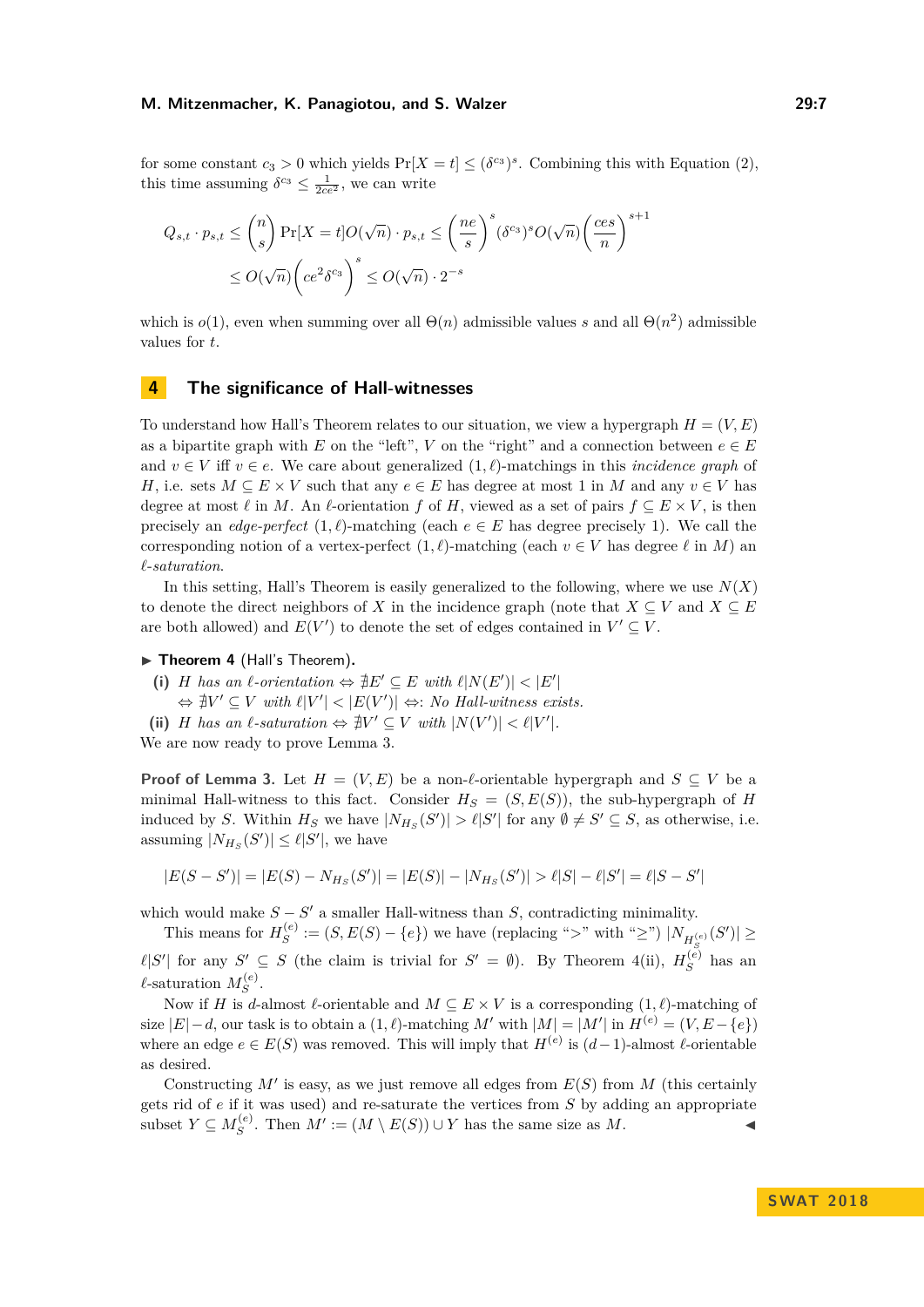#### **29:8 Cuckoo Thresholds for Double Hashing**

# **5 Conclusion**

We have shown that for  $\ell$ -orientations in *k*-ary cuckoo hashing (for constant *k* and  $\ell$ ), double hashing yields the same load thresholds as fully random hashing. This provides yet another example of a hashing structure with the same behavior when using only double hashing in place of random hashing. It seems somewhat unfortunate and perhaps a little mysterious that there does not yet appear to be a unifying argument for multiple such hashing structures; each structure, thus far, has required its own specialized argument. We optimistically suggest that a more unified approach may exist, that would shed more light on this phenomenon.

A problem closely related to the cuckoo hashing problem we have studied here is the question of the  $\ell$ -core threshold of a *k*-uniform random hypergraph. The  $\ell$ -core of a hypergraph is obtained by repeatedly removing any vertex of degree less than  $\ell$ , and all adjacent edges. One can think of the  $\ell$ -core as what is left after a "greedy" first stage in an offline algorithm for finding an  $(\ell - 1)$ -orientation; each bucket with at most  $\ell - 1$  objects simply accepts those objects, and the remaining objects would then have to be more carefully placed to obtain an an  $(\ell - 1)$ -orientation, if possible. For random hypergraphs on *n* vertices with *cn* edges, there are similar thresholds  $c^* = c^*(k, \ell)$  for the existence of a non-empty  $\ell$ -core; that is for  $c < c^*$  the  $\ell$ -core is empty with high probability, and for  $c > c^*$  the  $\ell$ -core consists of  $\Omega(n)$  edges with high probability. Empirically, the double-hashing graph appears to have the same thresholds as random hypergraphs for the  $\ell$ -core, and it is known the thresholds are the same when  $\ell > k$  [\[12\]](#page-8-5). It might seem our approach would be useful for settling this question as well, but thus far we cannot currently rule out small  $o(n)$ -sized  $\ell$ -cores under double hashing using these ideas. This question remains tantalizingly open.

#### **References**

- <span id="page-7-0"></span>**1** Martin Dietzfelbinger and Christoph Weidling. Balanced allocation and dictionaries with tightly packed constant size bins. *Theoretical Computer Science*, 380(1-2):47–68, 2007.
- <span id="page-7-1"></span>**2** Dimitris Fotakis, Rasmus Pagh, Peter Sanders, and Paul Spirakis. Space efficient hash tables with worst case constant access time. *Theory of Computing Systems*, 38(2):229–248, 2005.
- **3** Nikolaos Fountoulakis, Megha Khosla, and Konstantinos Panagiotou. The Multiple-Orientability Thresholds for Random Hypergraphs. In *Proc. 22nd SODA*, pages 1222–1236, 2011. URL: [http://www.siam.org/proceedings/soda/2011/SODA11\\_092\\_](http://www.siam.org/proceedings/soda/2011/SODA11_092_fountoulakisn.pdf) [fountoulakisn.pdf](http://www.siam.org/proceedings/soda/2011/SODA11_092_fountoulakisn.pdf).
- <span id="page-7-4"></span>**4** Adam Kirsch and Michael Mitzenmacher. Less hashing, same performance: Building a better bloom filter. *Random Structures & Algorithms*, 33(2):187–218, 2008.
- **5** M. Leconte, M. Lelarge, and L. Massoulié. Convergence of multivariate belief propagation, with applications to cuckoo hashing and load balancing. In *Proc. 24th SODA*, pages 35–46, 2013. URL: <http://dl.acm.org/citation.cfm?id=2627817.2627820>.
- <span id="page-7-5"></span>**6** Mathieu Leconte. Double hashing thresholds via local weak convergence. In *51st Annual Allerton Conference on Communication, Control, and Computing, Allerton 2013, Allerton Park & Retreat Center, Monticello, IL, USA, October 2-4, 2013*, pages 131–137. IEEE, 2013. [doi:10.1109/Allerton.2013.6736515](http://dx.doi.org/10.1109/Allerton.2013.6736515).
- <span id="page-7-6"></span>**7** Marc Lelarge. A New Approach to the Orientation of Random Hypergraphs. In *Proc. 23rd SODA*, pages 251–264, 2012. URL: <http://dl.acm.org/citation.cfm?id=2095139>.
- <span id="page-7-3"></span>**8** George S Lueker and Mariko Molodowitch. More analysis of double hashing. *Combinatorica*, 13(1):83–96, 1993.
- <span id="page-7-2"></span>**9** Michael Mitzenmacher. Some open questions related to cuckoo hashing. In *ESA*, pages 1–10. Springer, 2009.